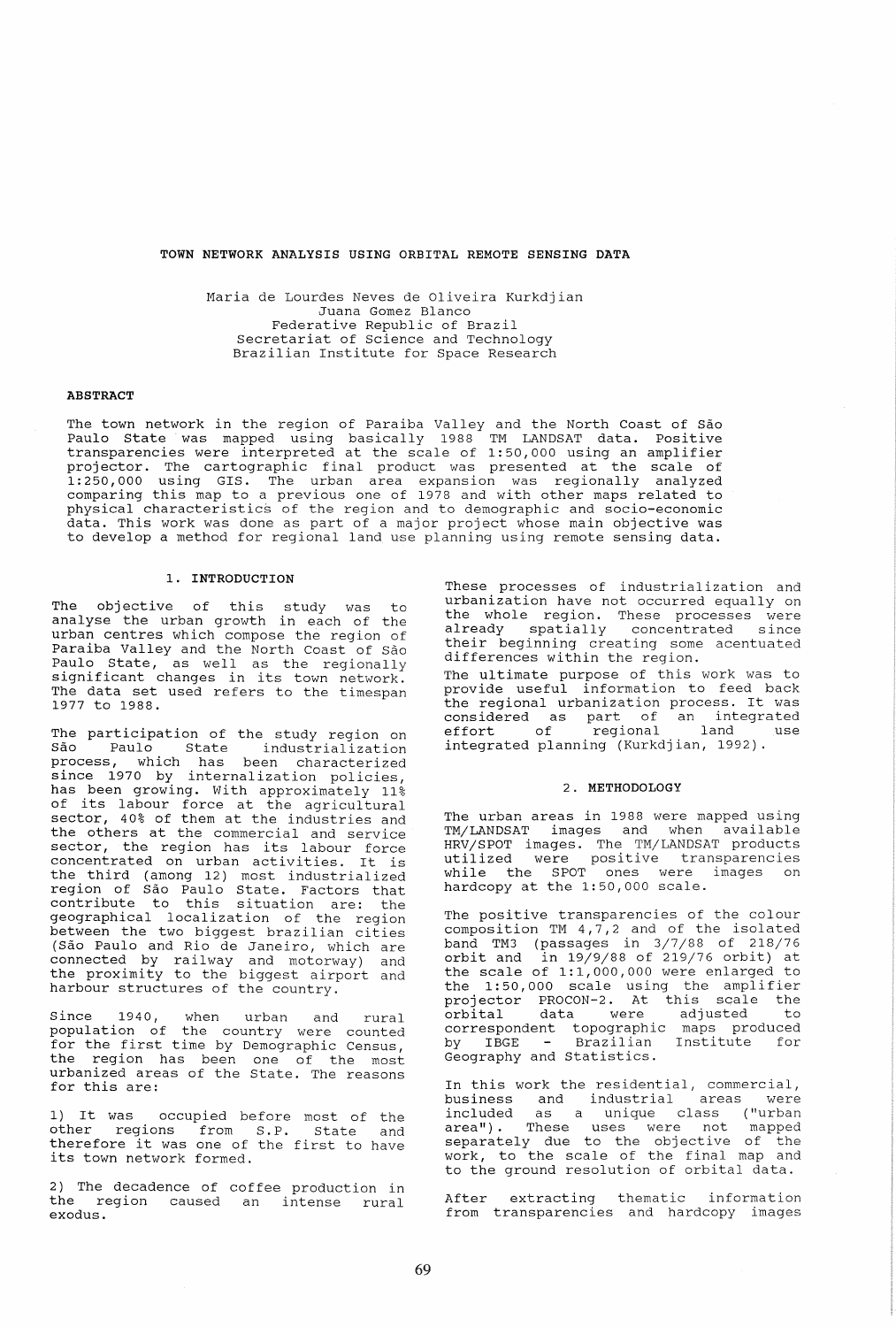and adjusting these information to cartographic bases, the results of photointerpretation process evaluated using a photo-index at 1:50,000 scale. Although this product 1:50,000 scale. Although this product<br>not have geometric accuracy, it useful to evaluate the content thematic information. the the were the did was of

In areas not covered by the photo-index, the results of the mapping activities were evaluated through ground survey.

After the necessary corrections, the final map of urban areas was reduced to the scale of 1:250,000 using GIS.

comparing this map to an older one of the same scale obtained by photointerpretation of aerial photos from<br>1977 at 1:45,000 it was possible to<br>obtain useful information about the urban growth in this region. This comparison was done ~considering each one of the municipalities and the regional town network as a whole.

Comparing this information to other thematic maps related to physical aspects thematic maps related to physical aspects<br>of the environment it was possible to evaluate the suitability of the terrain to the urban land use growth.

## 3. **RESULTS**

The forty (40) municipalities which compose the region were classified according to the extension of its urban expansion.

The municipalities with the gratest urban expansion were those with the most dynamical economy based on industrial or, in some cases, touristic activities. These are the most populated municipalities in the region and/or those with the highest demographic growth rates.

Looking globally at the town network, some changes that occurred between 1977 and 1988 could be noticed clearly. They<br>and 1988 could be noticed clearly. They

a) at the surroundings of President Dutra Highway.

The discontinuous growth of different urban centres, which was promoted by the installation of numerous allotments disconnected from the original nuclei and predominantly along the highway, approximated the towns and made it difficult to identify their limits and to affilied to dentify their finites and to<br>maintain their identity. Synoptically, maintain their fachtrey. Bynopercarry, fragmented.

During this period from 1977 to 1988, the urban area along the highway was consolidated as an important part of the consolidated as an important part of the<br>Rio-São 'Paulo' urbanized' and industrialized axis. One of the factors the intense migration to this area.<br>The conurbation process became more intense in this period requiring energic

actions to control it.

b) At the North Coast

At the North Coast of S.P. State, the urban use in 1977 was restricted to some isolated nuclei.

During the period from 1977 to 1988 an intense and disorganized urban growth occurred. According to physical and accessibility constraints the urban use defined a linear area that grew along the coast line and the road system.

A new urban axis was formed in the region where the main problems related to population congestion and traffic jam are occurring now.

c) At the other parts of this region.

Besides the two urbanized areas (President Dutra Highway surroundings and the North Coast), the remainder of the regional territory presents the urban use<br>basically on small and isolated centres Editionally on Demali and IBSTRICH CONCICE. during the 1977 to 1988 period.

These towns are centres of municipalities with poor economy, predominantly rural population and historically negative migration.

Analysing the town network changes and comparing them to physical characteristics of the region, it was clearly noticed that one of the factors which greatly contributed with the urban which greatly concributed with the diban<br>growth process was the relief. It growth process was the refler. It adequateness, or not, for massive human settlements, as well as because it also defines the design of the regional road system.

The towns' along President Dutra Highway surroundings, according to the geomorphological map (Florenzano at aI, 1992), were initially settled on gently 1992,, were inferently because on genery towns improperly grew on flood plain areas along the Paraiba do SuI River as well as on undulated highlands.

The towns on the North Coast of São Paulo The cowns on the North coded of sacrame. until 1977 inside the limits of the coastal plain. According to Veneziani at al (1992) these, areas presenting a flat al (1992) chese areas presenting a searurban development. These constraints are related to the unconsolidated material related to the unconsolidated material<br>they are composed of.

After 1977 the scarps of "Serra do Mar", which are very steep mountains which are  $\begin{bmatrix} 1 & 1 \\ 0 & 1 \end{bmatrix}$  be occupied by buildings. These areas present strong limitations to urban land use, because of the erosion risks.

Most of the other urban centres in host of the sensit arrant sensitions with unexpressive urban expansion. This with dhexpressive disan enpansion rural expansion occurs mainty the contract of the urban economy itself.